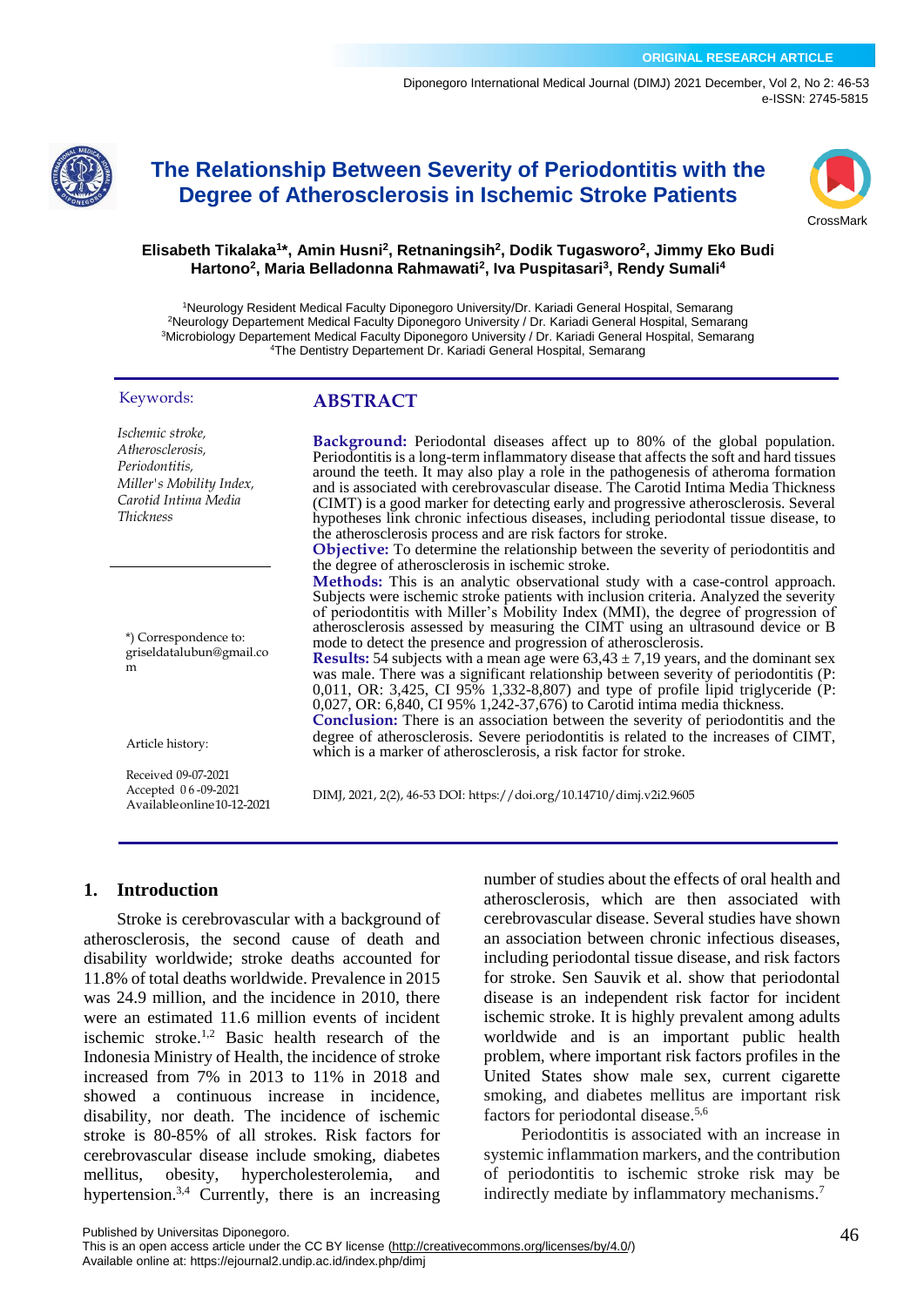Chronic periodontal infection contributes to systemic inflammation characterized by the elevation of acutephase proteins, including inflammatory cytokines such as IL-6, coagulation factors such as fibrinogen, and CRP 8. The mechanism periodontitis as a chronic infection promotes atherosclerosis, by resulting in subendothelial deposition of cholesterol, cholesterol esters, and calcium within the vessel walls can form the unstable atherosclerotic plaques that are prone to rupture have a thin fibrous cap, a large lipid core, few smooth muscle cells, and are rich in macrophages. Rupture of the atherosclerotic plaques releases debris and thrombi that may travel distally, resulting in distal embolization and stroke.<sup>9</sup> Atherosclerotic expresses inflammatory markers such as C-Reactive Protein (CRP) and can provoke arterial wall thickening, which can be evaluated using Doppler ultrasound. The hypothesis was that periodontitis would relate to increasing IMT because periodontal pathogens colonizing atherosclerotic plaques can be observed throughout the circulatory system. $9, 10$ 

Atherosclerosis is a chronic progressive inflammatory disease that often begins early in life with impairment of endothelial function, which leads to the formation of lesions in large and medium elastic and muscular arteries related with a multifactorial cause. It is caused by the accumulation of fat in the intima lining of the blood walls, infiltration of mononuclear cells or monocytes, and proliferation of vascular smooth muscle cells (VSMC). The disease process is dynamic and is associated with remodelling of the arterial wall, with the appearance of fatty streaks, which are precursor abnormalities of the atheromatous plaques that normally appear at more advanced ages.<sup>8,10,15</sup>

Atherosclerotic plaques can progress to significant stenosis after many years of silent development. In the final stages, they can become unstable and progress to rupture, exposing the sub endothelial layer, which contains lipids, collagen, and elastin, and the possibility of thrombus formation, which tends to be the final acute event in the majority of cases of obstructive AD.10,16

Risk factors for cerebrovascular disease include smoking, diabetes mellitus, obesity, hypercholesterolemia, and hypertension. There is currently increasing attention to research on the effects of oral health and atherosclerosis associated with cerebrovascular disease. Currently, there is an increasing number of developments regarding the effects of oral health and atherosclerosis, which in turn are associated with cerebrovascular disease, where several studies have shown an association between chronic infectious diseases, including periodontitis, as a risk factor for stroke.<sup>10,20</sup>

#### **Literature Review**

Periodontal disease is a chronic inflammation that results from the activity of altered oral microbiome leading to altered immune reaction, destruction of tissues supporting the teeth, and oral bone loss. Inflammatory reactions lead to the destruction of the gingiva and connective tissues, and, in particular, alveolar bone loss, if left untreated, it ultimately leads to tooth loss. The most common definition which used two criteria was the CDC/AAP working group, published in 2007 for moderate and severe used Clinical attachment level /CAL ≥ 4mm and  $PD \ge 5$ mm in at least two interproximal sites (not on the same tooth) for moderate chronic periodontitis and CAL≥ 6mm in at least two interproximal sites (not on the same tooth) and  $PD \ge 5$ mm in at least one site for severe chronic periodontitis. Definition for mild periodontitis in 2012, which was CAL $\geq$  3mm and  $PD \ge 4$ mm in at least two interproximal sites (not on the same tooth) or one site with  $PD \ge 5$ mm. Miller's mobility index (MMI) is the most widely accepted method for routine clinical examinations of tooth mobility; It was defined as severe periodontitis, the AUC value for MMI was 0.72. It may provide valuable information for diagnosing moderate and severe periodontitis when CAL is not obtainable during routine practice.  $^{10,11,12}$ 

Periodontitis is associated with an increased risk for cerebrovascular diseases through systemic inflammation as the most important etiopathogenetic link, and the potential biology underlying includes indirect and direct mechanisms. It is associated with both local and systemic inflammation, similarly associated with increased systemic inflammatory markers, including CRP, tumor necrosis factor-alfa, IL-1, IL-6, and IL-8, and cellular activation involving cellular adhesion molecules toll-like receptors, matrix metalloproteinase, and nuclear factor-κB activation. CRP predicts future vascular events, including MI, stroke, peripheral arterial disease, and sudden cardiac death. $\frac{8}{3}$ 

Indirect mechanism when the mediators are inflammatory cytokines produced by the gingival cells as the host response to bacterial insult, and higher levels of host-originated enzymes, cytokines, proteases, and Abs can be measured in saliva periodontitis patients compared with periodontally healthy controls. Matrix metalloproteinase (MMP)-8 or collagenase-2 is a catalytically complement endoprotease that can decisively process extracellular matrix components and non-matrix bioactive substrates, causing tissue destruction and modulation of immune responses in saliva and other oral fluids is regarded as a good biomarker of periodontitis, and in serum of systemic inflammation, myeloperoxidase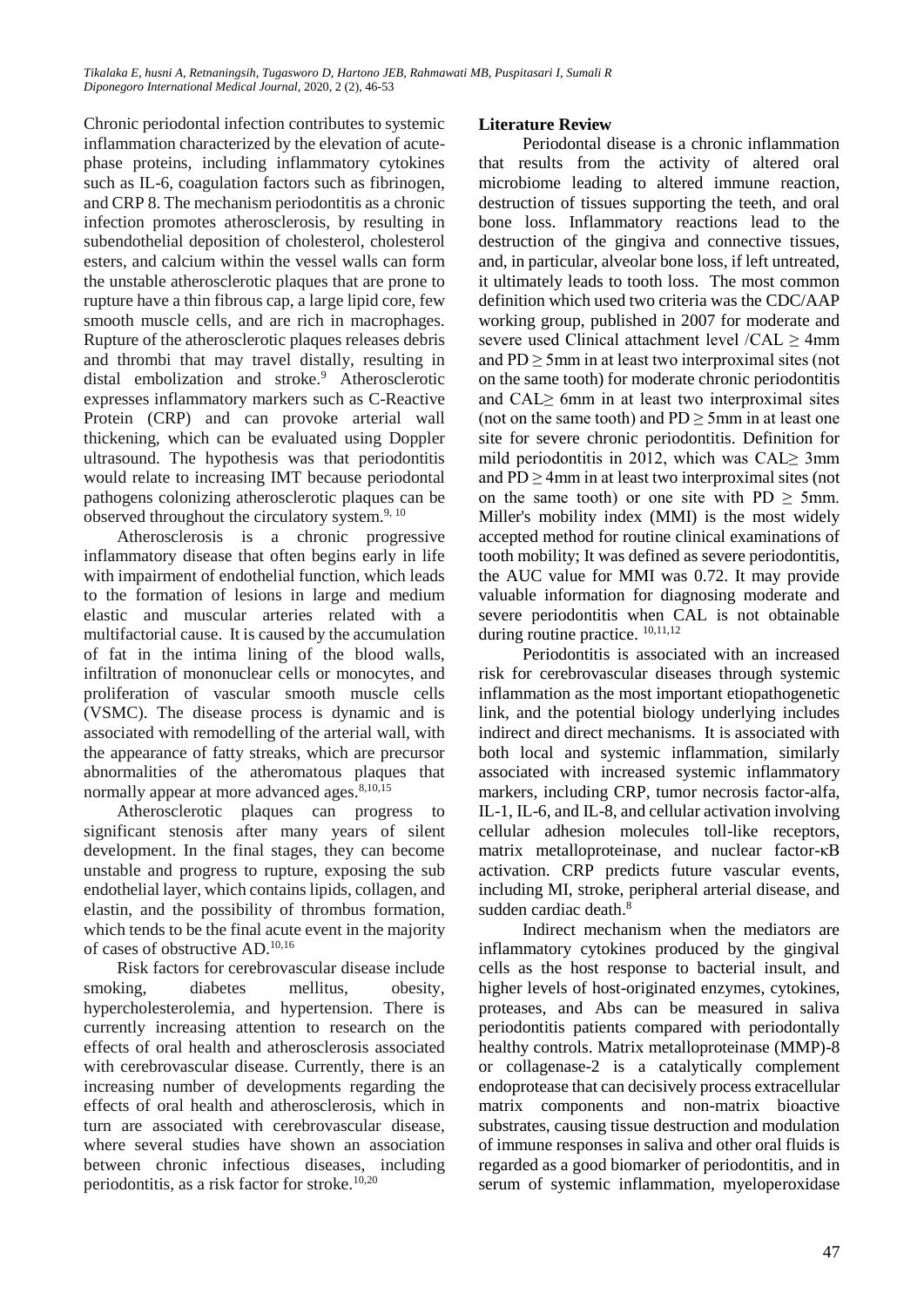(MPO), by producing hypochloric acid can oxidatively activate latent MMP-8. IL-1b can regulate the expression of MMP-8, MPO, and tissue inhibitor of matrix metalloproteinase (TIMP)-1 by inflammatory and resident cells. $8,11$ 

Direct Mechanisms by the bacteremia and vascular infection by periodontal pathogens, where oral microbes and their products can gain systemic access via the circulatory system. In Adults harbor more than a billion bacteria in their mouths, although the flora varies in different oral regions, the area of greatest potential relevance to atherosclerosis is the periodontal pocket, from there, periodontal organisms circulate in the blood-stream either within phagocytic cells or extracellularly and subsequently are deposited in an atheromatous plaque. $8,13$ 

Finally, periodontitis causes an increase in the systemic inflammatory response, which has been implicated in atherosclerosis and cerebrovascular diseases, resulting from a complex interplay between chronic bacterial infection and the inflammatory host response, leading to irreversible destruction of toothsupporting tissues, with tooth loss as a common endpoint. $9$ 

The resulting interplay between endothelium, monocytes, and platelets might be proatherogenic, contributing indirectly to atherogenesis or adverse cerebrovascular outcomes related to atheromatous plaque rupture in subjects with periodontitis. The inflammatory process is part of the pathophysiology of atherosclerosis and includes the initial process to development and finally to the final phase in the form of infarct tissue. At the same time, inflammation has been recognized to play a major role in the development of atherosclerotic lesions. The complex interaction between pro-inflammatory factors released by periodontal microbes and the vascular endothelium represents the pathophysiologic substrate of the link between the atherosclerotic process and periodontal disease.<sup>8,6,14</sup>

Atheromatous plaque formation is triggered by alterations in the structure of the endothelium, which lead to the expression of adhesion molecules and the recruitment of immune cells like macrophages in the arterial wall. When the endothelial surface is damaged, vascular adhesion molecules (VCAM) and intercellular adhesion molecules (ICAM) are expressed, allowing leucocytes to bind to the endothelium, thus favoring lipid accumulation and the production of chemokines, promoting the accumulation of smooth muscle cells and, as a result of inflammatory stimulation, secretion of metalloproteinases and rupture of the fibrous cap, causing plaque rupture and acute coronary syndromes.<sup>14</sup>

The marker for atherosclerosis is the thickness of the intima-media tunica (IMT) of the carotid arteries, an early sign of atherosclerosis, and a general reflection of atherosclerosis, including intracranial atherosclerosis. $8,10$  IMT is a surrogate marker for atherosclerosis burden as well as cardiovascular disease risk assessment. FDA has approved IMT as a surrogate marker of atherosclerotic disease for application in clinical trials; however, the addition of IMT assessment to prevention guidelines is still under discussion. Carotid Intima Media Thickness (CIMT) is defined as the area of tissue starting at the luminal-intimal interface and the media-adventitia interface of CCA, as the double-line pattern visualized by B-mode vascular ultrasound formed by two parallel echogenic lines representing a junction of the vessel lumen. Colour Doppler ultrasonography is a safe, non-invasive, and cost-effective measure CIMT that can aid in detecting the morphological changes that occur when arteries can only identify arterial stenosis if the lumen area is reduced by at least 40–50%. 15,17,18

The common carotid IMT >0.8 mm and an internal carotid IMT >0.9 mm increases vascular disturbance. For every 0.2 mm increase in the common carotid BMI, an increase in disease risk is 27%, and for every 0.55 mm increase in internal carotid IMT, there is a 30% increase in risk with age. The common carotid increases by an average of 0.04– 0.05mm per year. The diagnosis of carotid artery occlusion is based on the detection of a thrombus filling the lumen, absence of motion of the artery wall, and an accurate visualized flow signal. Assessment of carotid IMT and plaque is also used to predict ischemic cerebrovascular events.15,19

The association between periodontal disease and increased CIMT has been described only in the middle-aged to the elderly population with chronic/adult periodontitis. Research is currently being conducted to study the relationship between severe periodontitis and subclinical atherosclerosis in systemically healthy young individuals in the age range of 20-40 years. Several studies have revealed a relationship between periodontitis and the thickness of the tunica intima. Lingeshwaran et al. examined the degree of periodontitis that was then evaluated by bilateral CIMT ultrasound at the carotid artery level; there was an association of severe periodontitis with subclinical atherosclerosis.<sup>15</sup>

# **2. Methods**

This is Neurological research at Dr. Kariadi Hospital from February 2020 to completion, an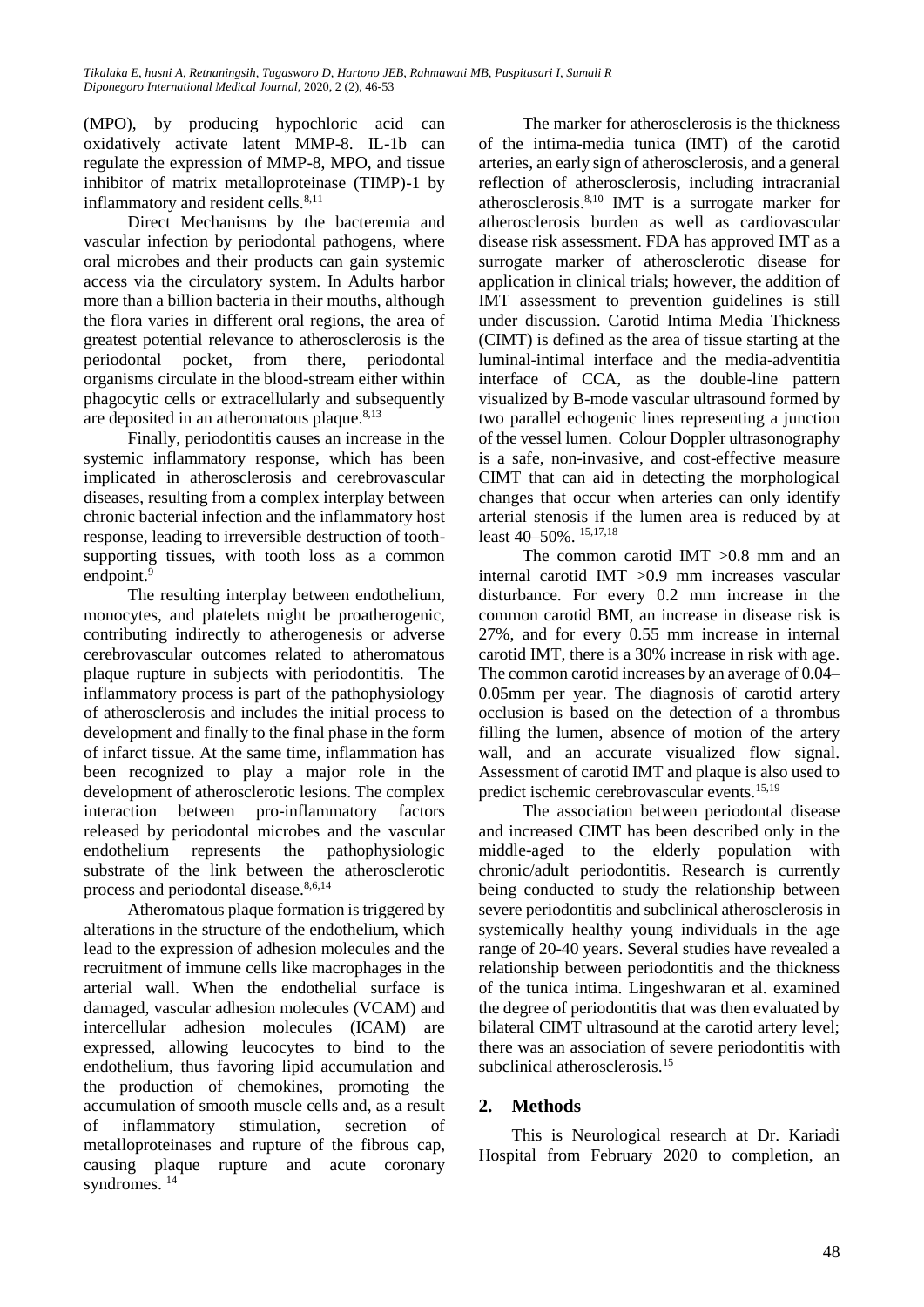*Tikalaka E, husni A, Retnaningsih, Tugasworo D, Hartono JEB, Rahmawati MB, Puspitasari I, Sumali R Diponegoro International Medical Journal,* 2020, 2 (2), 46-53

analytic observational study with a case-control approach.

In this study, the subjects were 54 patients with acute ischemic stroke admitted to Dr. Kariadi Hospital, Semarang, who were included in the inclusion criteria. The dependent variable is the severity of periodontitis, and the independent variable is the degree of arteriosclerosis. Subjects were assessed for the degree of periodontitis using Miller's Mobility Index (MMI), and the degree of atherosclerosis was measured by assessing the thickness of the intima through Color Doppler ultrasonography.

The tooth is held between the metallic handles of two instruments and moved in the buccolingual or buccopalatal direction. The moved distance is visually estimated by the person conducting the examination. Mobility is then classified into Grades 0-3 (  $0 =$  no peridontitis,  $1 =$  mild,  $2 =$  moderate,  $3 =$ severe). Although special devices such as periodontometer can be used to obtain quantitative measurements of tooth mobility, the operation of such devices is complicated and time-consuming.11

Carotid Intima Media Thickness (CIMT) measured by Color Doppler ultrasonography 'Bmode', patient in a supine position, and the point of measurement was taken 1 cm proximal to the carotid bulb at the site of maximum thickness, avoiding the plaque area. The ultrasound machine used had a sensitivity range of 0.1 mm; that is, each division was equivalent to 0.1 mm. 15, 21, 22

Bivariate analysis was done to determine the correlation between variables. Data on a numerical scale was tested for the Shapiro-Wilk normality. The association hypothesis test between the severity of periodontitis and CIMT normal data distribution was carried out by the Chi-square test.

#### **3. Results**

The The demographic characteristics of research subjects are statistically descriptive.

Table 1.Characteristics of research subjects

| F  | $\frac{0}{0}$ | Mean $\pm$<br><b>SD</b> | Median<br>(min-max) |
|----|---------------|-------------------------|---------------------|
|    |               |                         |                     |
| 33 | 61,1          |                         |                     |
| 21 | 38,9          |                         |                     |
|    |               | $63,43 \pm$<br>7,19     | $64(38-77)$         |
|    |               |                         |                     |
| 19 | 35,2          |                         |                     |
| 11 | 20,4          |                         |                     |
| 14 | 25,9          |                         |                     |
|    |               |                         |                     |

| <b>Variable</b>                    | F        | $\frac{0}{0}$ | Mean $\pm$            | <b>Median</b>        |
|------------------------------------|----------|---------------|-----------------------|----------------------|
|                                    |          |               | <b>SD</b>             | $(min-max)$          |
| University                         | 8        | 14,8          |                       |                      |
| No school                          | 2        | 3,7           |                       |                      |
| <b>Blood</b>                       |          |               |                       |                      |
| pressure<br>HT St I                | 11       | 20,4          |                       |                      |
| HT St II                           | 43       | 79,6          |                       |                      |
|                                    |          |               | $24,15 \pm$           | 24,22 (19,5          |
| BMI                                |          |               | 2,63                  | $-29,1)$             |
| Normal                             | 28       | 51,9          |                       |                      |
| Overweight                         | 24       | 44,4          |                       |                      |
| Obesity                            | 2        | 3,7           |                       |                      |
| HbA1c                              |          |               | $6,76 \pm$<br>1,23    | $7,6(4-9,1)$         |
| DM type II                         | 30       | 55,6          |                       |                      |
| <b>Not</b>                         | 24       | 44,4          |                       |                      |
| <b>Total</b><br><b>Cholesterol</b> |          |               | $158,31 \pm$<br>74,07 | $135,5(77 -$<br>299) |
| Low                                | 39       | 72,2          |                       |                      |
| High                               | 15       | 27,8          |                       |                      |
| <b>Triglyceride</b>                |          |               | $127,43 \pm$<br>88,59 | $96(13 -$<br>416)    |
| Low                                | 42       | 77,8          |                       |                      |
| High                               | 12       | 22,2          |                       |                      |
| <b>HDL</b><br><b>Cholesterol</b>   |          |               | $50,02 \pm$<br>21,89  | $52,5(12-$<br>97)    |
| Low                                | 19       | 35,2          |                       |                      |
| High                               | 35       | 64,8          |                       |                      |
| LDL                                |          |               | $131,83 \pm$          | $95(26 -$            |
| <b>Cholesterol</b>                 |          |               | 80,19                 | 276)                 |
| Low                                | 37       | 68,5          |                       |                      |
| High                               | 17       | 31,5          |                       |                      |
| <b>Uric Acid</b>                   |          |               | $5,45 \pm$<br>1,92    | $5,25(2,9-$<br>13,4) |
| Low                                | 45       | 83,3          |                       |                      |
| High                               | 9        | 16,7          |                       |                      |
| <b>Infarct Area</b>                |          |               |                       |                      |
| Lakunar                            | 23       | 42,6          |                       |                      |
| Teritori                           | 31       | 57,4          | $7,72 \pm$            |                      |
| <b>NIHSS</b>                       |          |               | 3,63                  | $8(3-18)$            |
| Mild<br>Moderate                   | 17<br>37 | 31,5<br>68,5  |                       |                      |
| MMI                                |          |               |                       |                      |
| Mild                               | 10       | 18,5          |                       |                      |
| Moderate                           | 16       | 29,6          |                       |                      |
| Severe                             | 28       | 51,9          |                       |                      |
|                                    |          |               | $0,74 \pm$            | $0,78(0,37 -$        |
| <b>CIMT</b>                        |          |               | 0,19                  | 1,16)                |
| $< 0.8$ mm                         | 32       | 59,3          |                       |                      |
| $> 0.8$ mm                         | 22       | 40,7          |                       |                      |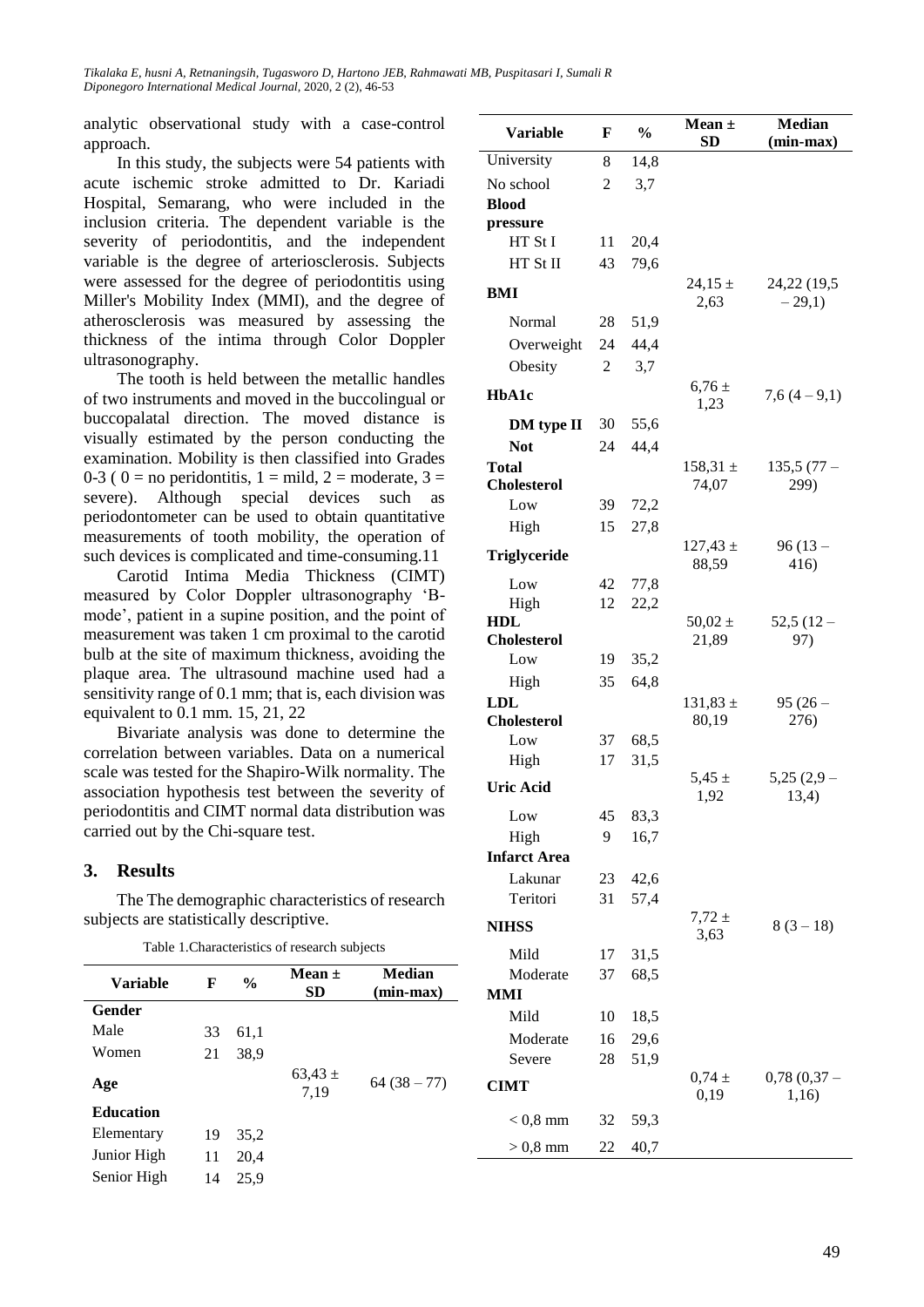Table 1 shows there were 54 research subjects who entered the inclusion criteria, 33 ( 61,1%) were male, 43 (79,6%). Clinically periodontitis severity consists of 3 degrees, mild defined as the MMI was 1, moderate was two, and severe if MMI was 3. The degree of atherosclerosis was measured by CIMT, increases if the thickness >0,8mm, and clinically caused risk factors for cerebrovascular diseases, including ischemic stroke.

|                          |                |                |          |                | Severity of Peritonitis |                       |                |                |                    |
|--------------------------|----------------|----------------|----------|----------------|-------------------------|-----------------------|----------------|----------------|--------------------|
| <b>Variable</b>          |                | Mild           |          |                | Moderate                |                       | <b>Severe</b>  |                |                    |
|                          | IMT < 0.8      | IMT > 0.8      | p        | IMT < 0.8      | IMT > 0.8               | p                     | IMT < 0.8      | IMT > 0.8      | p                  |
| Gender                   |                |                |          |                |                         |                       |                |                |                    |
| Male                     | 7(77,8)        | 1(100)         | $0.800*$ | 7(63,6)        | 0(0)                    | $0.029**$             | 7(58,3)        | 11(68,8)       | $0.430*$           |
| Women                    | 2(22,2)        | 0(0)           |          | 4(36,4)        | 5(100)                  |                       | 5(41,7)        | 5(31,3)        |                    |
| Age                      | $63.2 \pm 7.5$ | $77.0 \pm 0.0$ | $0.105*$ | $64.4 \pm 5.3$ | $64.4 \pm 6.5$          | $0.991$ <sup>§</sup>  | $62,8 \pm 6,8$ | $62,3 \pm 8,6$ | $0,834*$           |
| <b>Blood pressure</b>    |                |                |          |                |                         |                       |                |                |                    |
| HT st I                  | 3(33,3)        | 0(0)           | $0,700*$ | 2(18,2)        | 2(40)                   | $0.365*$              | 2(16,7)        | 2(12,5)        | $0.583*$           |
| HT st II                 | 6(66,7)        | 1(100)         |          | 9(81,8)        | 2(40)                   |                       | 10(83,3)       | 14(87,5)       |                    |
| <b>BMI</b>               |                |                |          |                |                         |                       |                |                |                    |
| Normal                   | 4(44,4)        | 1(100)         | $0.574*$ | 8(72,7)        | 3(60)                   | 0,516 <sup>4</sup>    | 5(41,7)        | 7(43,8)        | $0,655*$           |
| Overweight               | 4(44,4)        | 0(0)           |          | 3(27,3)        | 2(40)                   |                       | 7(58,3)        | 8(50)          |                    |
| Obesity                  | 1(11,1)        | 0(0)           |          | 0(0)           | 0(0)                    |                       | 0(0)           | 1(6,3)         |                    |
| HbA1c                    | $5.9 \pm 0.97$ | $6.2 \pm 0.0$  | $0,377*$ | $5.7 \pm 0.8$  | $5.4 \pm 0.84$          | $0.818^{1}$           | $7,8 \pm 0,4$  | $7.6 \pm 0.8$  | $0,569^{\ddagger}$ |
| <b>DM</b> Type II        | 2(22,2)        | 0(0)           | $0,800*$ | 2(18,2)        | 0(0)                    | $0.458*$              | 12(100)        | 14(87,5)       | 0,317 <sup>4</sup> |
| <b>Total Cholesterol</b> | 8(88,9)        | 1(100)         | $0.900*$ | 6(54,5)        | 4(80)                   | $0,346^{\frac{1}{4}}$ | 9(75)          | 11(68,8)       | $0,528*$           |
| <b>Triglyceride</b>      | 7(77,8)        | 0(0)           | $0.300*$ | 11(100)        | 4(80)                   | $0.313^{4}$           | 10(83,3)       | 10(62,5)       | 0,218 <sup>4</sup> |
| <b>HDL</b>               | 2(22,2)        | 0(0)           | $0.800*$ | 2(18,2)        | 2(40)                   | $0.365*$              | 6(50)          | 7(43,8)        | $0,743*$           |
| <b>LDL</b>               | 7(77,8)        | 0(0)           | $0.300*$ | 7(63,6)        | 4(80)                   | $0.484*$              | 9(75)          | 10(62,5)       | $0,388*$           |
| Uric acid                | 5(55,6)        | 1(100)         | $0,600*$ | 10(90,9)       | 5(100)                  | $0,688*$              | 10(83,3)       | 14(87,5)       | $0,583*$           |
| <b>Infarction</b> area   |                |                |          |                |                         |                       |                |                |                    |
| Lacunar                  | 6(66,7)        | 0(0)           | $0,400*$ | 5(45,5)        | 2(40)                   | $0.635*$              | 5(41,7)        | 5(31,3)        | $0,430*$           |
| Teritori                 | 3(33,3)        | 1(100)         |          | 6(54,5)        | 3(60)                   |                       | 7(58,3)        | 11(68,8)       |                    |
| <b>NIHSS</b>             |                |                |          |                |                         |                       |                |                |                    |
| Mild                     | 2(22,2)        | 0(0)           | $0.800*$ | 5(45,5)        | 1(20)                   | $0.346*$              | 5(41,7)        | 4(25)          | $0,299*$           |
| Moderate                 | 7(77,8)        | 1(100)         |          | 6(54,5)        | 4(80)                   |                       | 7(58,3)        | 12(75)         |                    |

Table 2. Difference of risk factor to Carotid Intima Media Thickness and severity of periodontitis

Table 2 shows the different risk factors of stroke-related to the severity of periodontitis and CIMT.

Based on the above results, there is a different risk factor of stroke (age, gender, HT, BMI, DM type II, Profile lipid, uric acid) related to clinical feature

(NIHSS and infarction area) based on the severity of periodontitis and CIMT.

Table 3. Relationship between the severity of periodontitis and triglyceride with CIMT

| <b>Variable</b>                 | D     | OR    | CI 95%           |
|---------------------------------|-------|-------|------------------|
| Triglyceride                    | 0,027 | 6.840 | $1,242 - 37,676$ |
| Severity<br>οf<br>Periodontitis | 0,011 | 3.425 | $1,332 - 8,807$  |

Table 3 The multivariate regression logistic test shows a relationship between severity of periodontitis and type of profile lipid triglyceride to CIMT.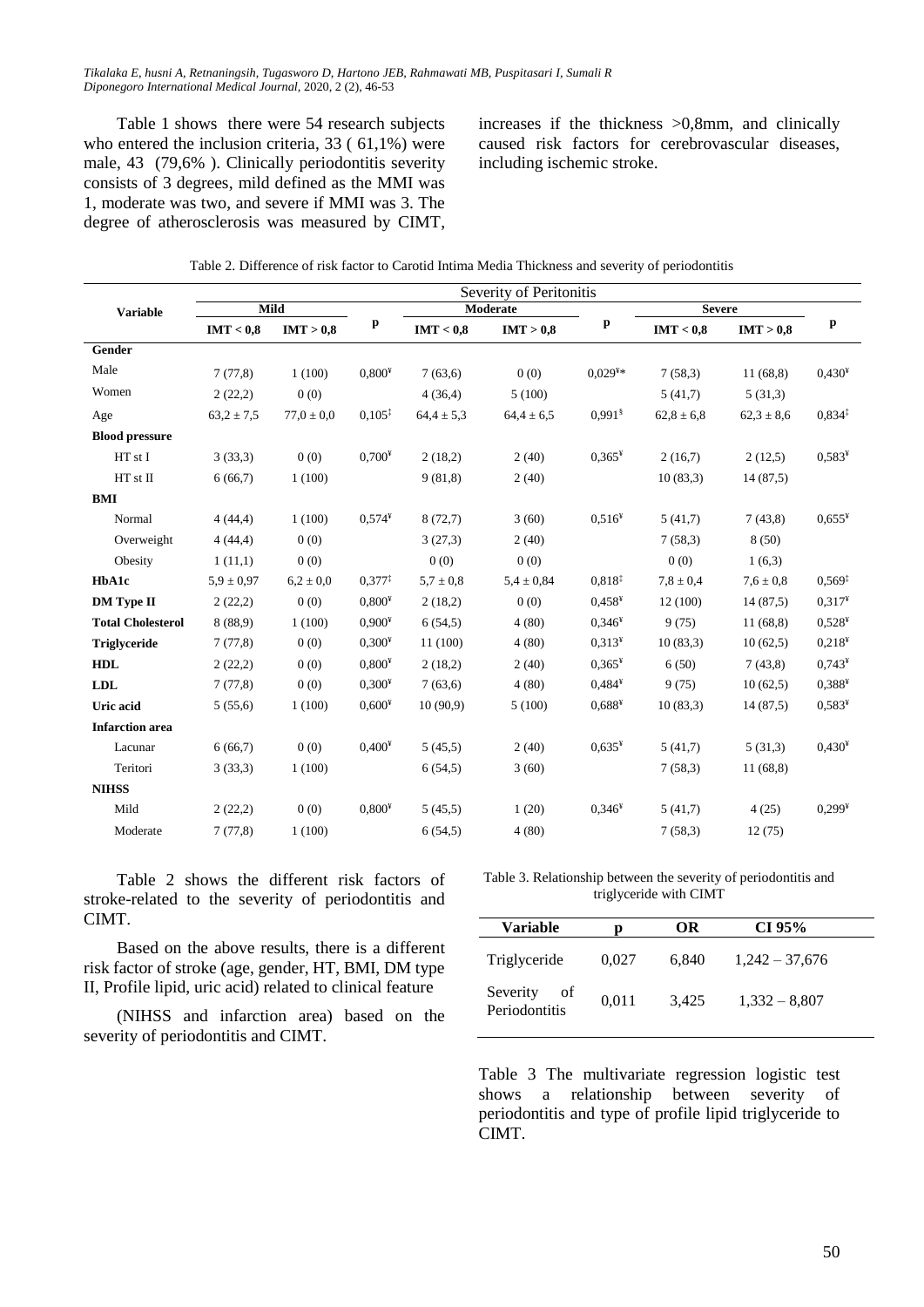Based on the above results, there is a significant relationship between severity of periodontitis (P: 0,011, OR : 3,425, CI 95% 1,332-8,807) and type of profil lipid trygliceride ( P : 0,027, OR : 6,840, CI 95% 1,242-37,676) to CIMT.

# **4. Discussion**

The aim of the study is to determine the relationship between the severity of periodontitis and the degree of atherosclerosis in ischemic stroke patients. The independent variable in this study was the severity of periodontitis associated with carotid tunica intima thickness as a marker of atherosclerosis and related to cerebrovascular diseases, including stroke.

In our study, the mean Carotid Intima Media Thickness (CIMT) was  $0.74 \pm 0.19$ . Raised CIMT (>0.8mm) was found in 32 (59,3%), 11 (20.37% of all subjects) were male with severe periodontitis and CIMT > 0.8 with a mean age  $62.3 \pm 8.6$  (P 0.834). We found 13 subjects with a history of hypertension (24.07; P: 0.643) and 13 subjects with type II diabetes (24.07%, P: 0.17). No history of alcohol, and history of smoking were 5 subjects, where 4 subjects had severe periodontitis ( CIMT  $< 0.8 = 1$ , CIMT  $> 0.8 = 1$ 3, with  $P: 0,417$ . Subjects with st II had the highest degree of severe periodontitis with CIMT  $> 0.8$ , and there are 14 subjects (25.9% P: 0.786).

This is in accordance with the research of Savena Yogehs et al.; a case-control study was performed on 163 diagnosed cases of first-time ischemic stroke with increasing age along with the history of hypertension and right CIMT (OR >7), presence of plaque (OR 6.3) and daily smoking (OR 5.1) are also significant risk factors. CIMT is significantly related to the daily alcohol and smoking intake and the presence of plaques.<sup>21</sup>

The risk factor, especially diabetes, social status, and smoking, are common to the onset of ischaemic stroke and periodontitis. These factors need to be considered as confounding factors in the calculation of adjusted RR or HR values. In Jimenez et al., the HR values slightly decreased after adjustment (smoking index, cholesterol, hypertension, diabetes) but were still significant. The crude HR was 3.98 (1.83–8.63), and the adjusted HR was 3.52 (1.59–7.81). This indicates that periodontitis can be considered an independent risk factor for stroke. Previous studies have clearly shown that smoking increases the risk of both periodontitis and ischaemic stroke. In this field, it can be noticed that in Joshipura et al., the multivariate-adjusted HR value was higher for patients who were regular smokers at baseline (HR 1.67, 95% CI 1.26–2.23) than for non-smokers (HR 0.61, 95% CI  $0.34 - 1.12$ )<sup>23</sup>

In this research, a total of 24 overweight patients, 15 with severe periodontitis, did not differ for CIMT. Most of the type II DM patients had a degree of severe periodontitis (22  $& \text{CIMT} < 0.8 \text{ and }$ 25.9 & CIMT> 0.8). Only 15 subjects (27.0%) were patients with high total cholesterol, 12 subjects (22.0%) with hypertriglyceridemia low HDL 19 (35.1%) and high LDL 17 (0.31%). From the lipid profile, only triglycerides were significantly associated with CIMT values, while total cholesterol, LDL, and HDL values were associated but not significant.

This is similar to Praliya R.S et al a case-control study, suggest that Type-2 DM is associated with raised CIMT values, raised CIMT (>0.8mm) was found in 14(46.7%) in diabetic patients as compared to 3 (10%) in healthy, and positively significant related to Cholesterol total ( $r = 0.741$ , p-value <0.05), LDL-C ( $r = 0.624$ , p-value <0.05), and triglyceride level (r = 0.588, p-value < 0.05)  $^{24}$ .

From many kinds of literature, we know that dyslipidemia is an essential factor for atherosclerosis that has been shown to be associated with CIMT. Regression analysis demonstrated that the mean and maximum CIMT (CIMT[max]) are independently influenced by age, blood creatinine levels, and non-highdensity lipoprotein (HDL) cholesterol levels.<sup>16</sup>.

The association between triglycerides and cerebrovascular risk is well established from epidemiological studies, genome analyses, and Mendelian randomization studies. The American Heart Association has recognized triglycerides as an important biomarker of CV disease risk. However, randomized controlled clinical trials of therapies that primarily lower triglyceride levels have not consistently shown a reduction in major vascular events. Moreover, triglycerides per se may not be atherogenic but rather may be a marker for the concentration of atherogenic very-low-density lipoprotein (VLDL), so that further research is needed. <sup>25</sup> .

The Infarct area was related to the severity of periodontitis and CIMT but not significant (p: 0,184). Likewise, the severity of stroke assessed by the NIHSS, the associated fire was not significant (P: 0.022). Stroke severity assessed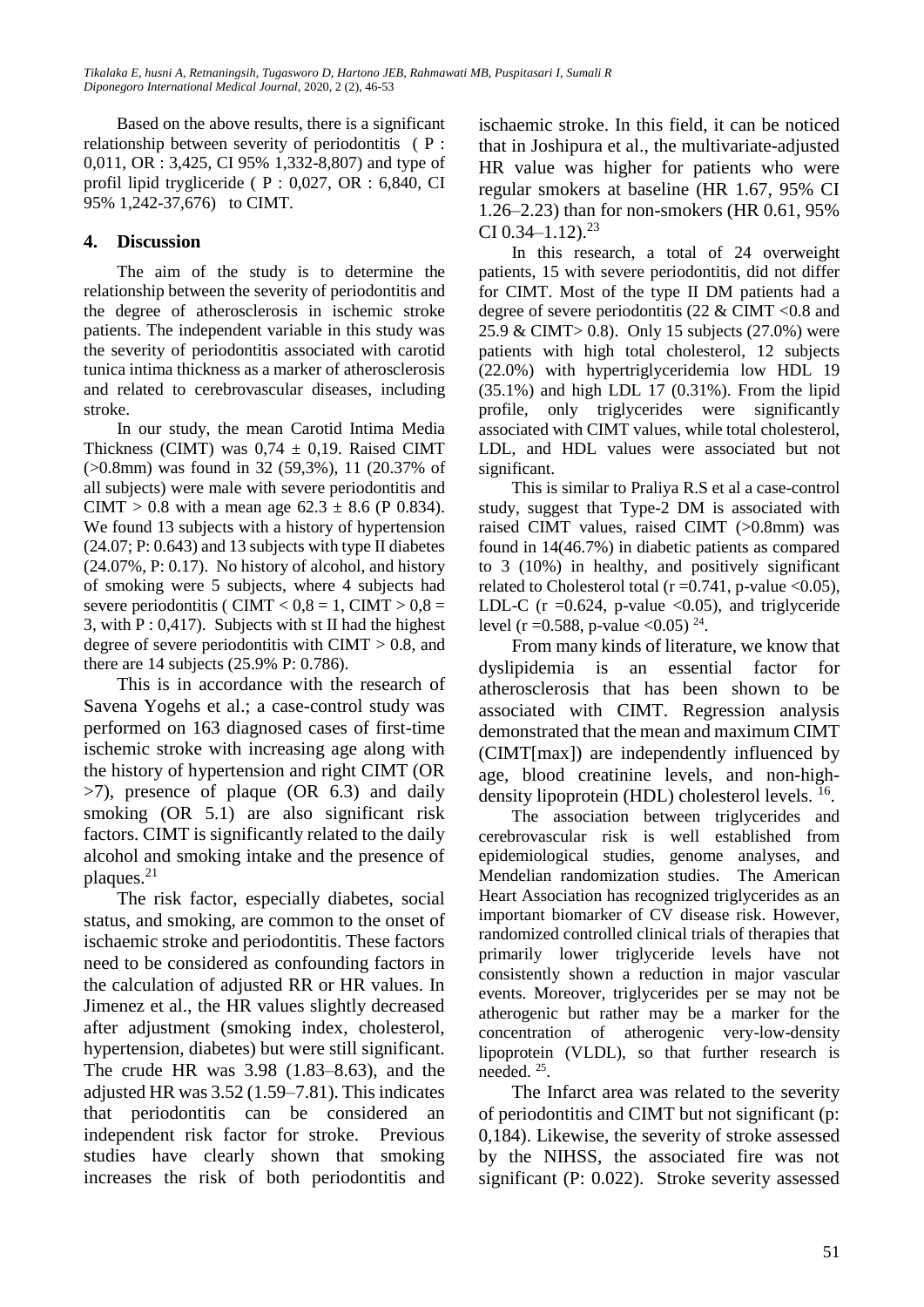*Tikalaka E, husni A, Retnaningsih, Tugasworo D, Hartono JEB, Rahmawati MB, Puspitasari I, Sumali R Diponegoro International Medical Journal,* 2020, 2 (2), 46-53

by the NIHSS, influenced by many factors, including infarct area and presence of collaterals, is challenging to measure. So it requires more indepth research, which can assess these factors.

The limitation of this study is that the subjects of this study are ischemic stroke, and we do not exclude according to the clinical severity. Carotis intima media thickness measurements were only once a time of; it is more meaningful to know the increase in CIMT if done serially. And we did not look at any other stroke risk factor values previously.

### **5. Conclusion**

There is a significant association between the severity of periodontitis and the degree of atherosclerosis. Severe periodontitis is related to the increases of carotid intima media thickness (CIMT), which is a marker of the degree of atherosclerosis so that it becomes a risk factor for stroke.

# **Ethical Approval**

The ethical approval for this study was issued by the Health Research Ethics Committee of Medical Faculty Diponegoro University No. 272 / EC / KEPK / RSDK / 2019

# **Conflicts of Interest**

There is no conflict of interest.

# **Funding**

All financial resources are borne by the researcher

#### **Author Contribution**

In this research conceptualization, writing preparation of the original draft supported by Retnaningsih, Iva Puspitasari, Renaldi, validation; formal analysis, investigation, data curation supported by Dodik Tugasworo, Jimmy Eko Budi Hartono, Methodology, writing-reviewing, and editing supported by Amin Husni and Maria Belladonna,

# **Acknowledgments**

"This work is supported by the Department of Neurology, Faculty of Medicine, Diponegoro University".

#### **References**

- 1. Benjamin EJ, Virani SS, Callaway CW, Chamberlain AM, Chang AR, Cheng S, et al. Heart disease and stroke statistics - 2018 update: A report from the American Heart Association. Vol. 137, Circulation. 2018. 67–492 p.
- 2. Feigin VL, Norrving B, Mensah GA. Global Burden of Stroke. Circ Res. 2017;120(3):439– 48.
- 3. Biro Komunikasi dan Pelayanan Masyarakat KKR. Kementerian Kesehatan Republik Indonesia riskesdas stroke 2018.
- 4. Rasyid Al, Hidayat Rachmat, Harris Salim KM. Buku Ajar neurologi. Departemen neurologi FK UI. Jakarta 2017. Neurol FK UI Jakarta 2017.
- 5. Sen S, Giamberardino LD, Moss K, Morelli T, Rosamond WD, Gottesman RF, et al. Periodontal Disease, Regular Dental Care Use, and Incident Ischemic Stroke. Stroke. 2018;49(2):355–62.
- 6. Desvarieux M, Demmer RT, Rundek T, Boden-Albala B, Jacobs DR, Sacco RL, et al. Periodontal microbiota and carotid intimamedia thickness: The Oral Infections and Vascular Disease Epidemiology Study (INVEST). Circulation. 2005;111(5):576–82.
- 7. Palm F, Lahdentausta L, Sorsa T, Tervahartiala T, Gokel P, Buggle F, et al. Biomarkers of periodontitis and inflammation in ischemic stroke: A case-control study. Innate Immun. 2014;20(5):511–8.
- 8. Lockhart PB, Bolger AF, Papapanou PN, Osinbowale O, Trevisan M, Levison ME, et al. Periodontal disease and atherosclerotic vascular disease: Does the evidence support an independent association?: A scientific statement from the American heart association. Circulation. 2012;125(20):2520–44.
- 9. Sfyroeras GS, Roussas N, Saleptsis VG, Argyriou C, Giannoukas AD. Association between periodontal disease and stroke. J Vasc Surg [Internet]. 2012;55(4):1178–84. Available from:

http://dx.doi.org/10.1016/j.jvs.2011.10.008

- 10. Toregeani JF, Nassar CA, Toregeani KAM, Nassar PO. Periodontal disease and atherosclerosis. J Vasc Bras. 2014;13(3):208– 16.
- 11. Wu CP, Tu YK, Lu SL, Chang JH, Lu HK. Quantitative analysis of Miller mobility index for the diagnosis of moderate to severe periodontitis - A cross-sectional study. J Dent Sci [Internet]. 2018;13(1):43–7. Available from: